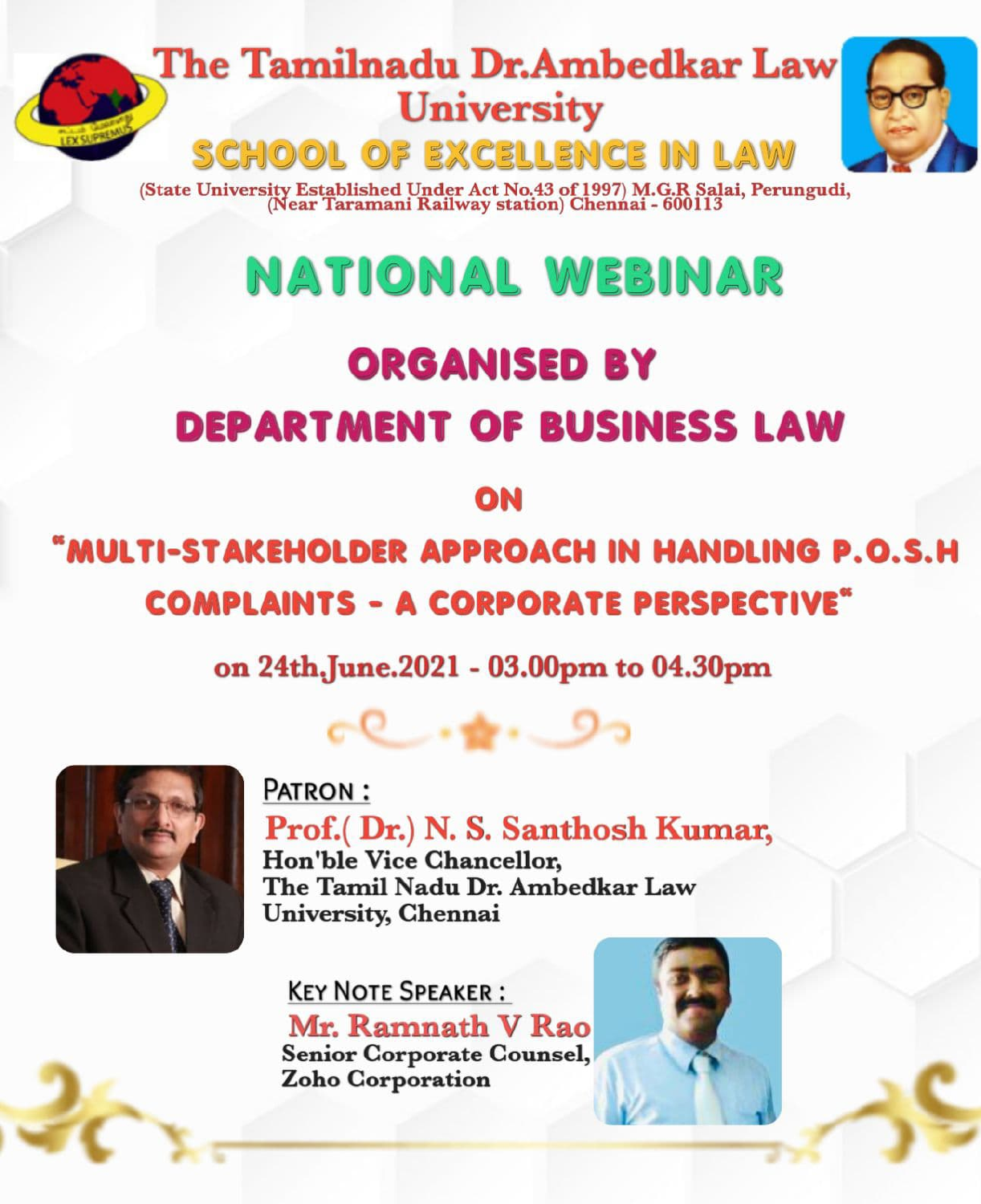## Programme Schedule 24th June 2021

## Welcome Address:

### Dr. Kumudha Rathna,

Director i/c, Post Graduate Course, School Of Excellence in Law, The TamilNadu Dr. Ambedkar Law University

## Felicitation Address:

#### Mr. Aathichoodi.M.A,

Assistant Professor, Department of Business Law, School of Excellence in Law, TNDALU TNDALU

### Ms. Divya K,

Assistant Professor, Department of Business Law, School of Excellence in Law,

### **Key note Address :**

### Mr. Ramnath V Rao

B.A.B.L., M.B.A(HR), Senior Corporate Counsel,<br>Zoho Corporation

#### Vote of Thanks: Ms. Pertilla Vincent

Assistant Professor, Department of Business Law, School of Excellence in Law, TNDALU

### Moderator:

### Ms.Aishwarya.C.R,

Assistant Professor, Department of Business Law, School of Excellence in Law, TNDALU